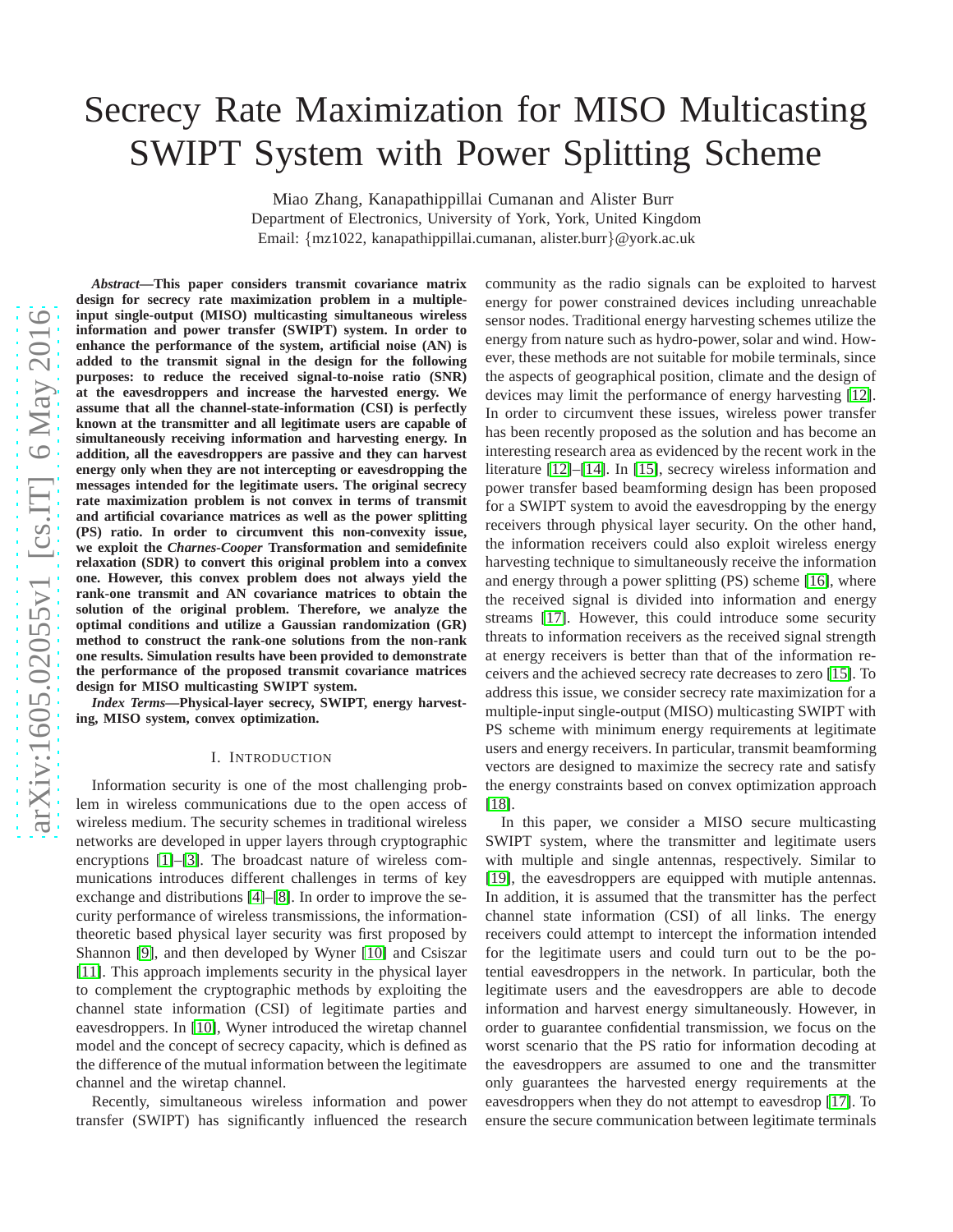and satisfy the energy requirements, we exploit artificial noise (AN) approach to confuse the eavesdroppers or degrade the decoding capability while providing the required energy [\[4\]](#page-5-2) [\[20\]](#page-5-14). For this network set up, we formulate the beamforming design into a secrecy rate maximization problem with energy constraints. This original problem is not convex in terms of beamforming vectors. To circumvent this non-convexity issue, we exploit semidefinite relaxation (SDR) [\[21\]](#page-5-15) and *Charnes-Cooper* Transformation [\[22\]](#page-5-16) techniques to cast the problem into a semidefinite programming (SDP), which can be efficiently solved through interior point methods [\[23\]](#page-5-17).

The remainder of this paper is organized as follows. The system model is presented in Section II, while the secrecy rate maximization problem is formulated in section III. Section IV provides simulation results to validate the performance of the proposed design and Section V concludes this paper.

## *A. Notations*

We use the upper case boldface letters for matrices and lower boldface for vectors. I denotes the identity matrix whereas  $(\cdot)^{-1}$ ,  $(\cdot)^{T}$  and  $(\cdot)^{H}$  stand for inverse, transpose and conjugate transpose operation, respectively.  $A \succeq 0$ means that  $\bf{A}$  is a positive semidefinite matrix.  $|\bf{A}|$  and ||A|| represents the determinant and the Euclidean norm of matrix  $A$ , respectively. The rank $(A)$  denotes the rank of a matrix, and  $tr(A)$  represents the trace of matrix  $A$ . The circularly symmetric complex Gaussian (CSCG) distribution is represented by  $\mathcal{CN}(\mu, \sigma^2)$  with mean  $\mu$  and variance  $\sigma^2$ .  $\mathbb{H}^N$  denotes the set of all  $N \times N$  Hermitian matrices.

## II. SYSTEM MODEL

We consider a secure multicasting MISO SWIPT system, where the legitimate transmitter establishes secured communication links with  $K$  legitimate users in the presence of L multiple antenna eavesdroppers. Here, it is assumed that both legitimate users and eavesdroppers are employed with the PS scheme to simultaneously decode the information and harvest the energy. In addition, the transmitter is equipped with  $N_T$  transmit antennas and each legitimate user consists of single antenna whereas all eavesdroppers are equipped with  $N_E$  receive antennas. The channel coefficients between the transmitter and the  $k$ -th legitimate user as well as the  $l$ -th eavesdropper are denoted by  $\mathbf{h}_{s,k} \in \mathcal{C}^{N_T \times 1}$  and  $\mathbf{H}_{e,l} \in \mathbb{R}^{N_T \times 1}$  $\mathcal{C}^{N_T \times N_E}$ , respectively. Thus, the received signal at the k-th legitimate user and the l-th eavesdropper can be expressed as

$$
y_{s,k} = \mathbf{h}_{s,k}^H \mathbf{x} + n_{sa,k}, \ k = 1, 2, ..., K
$$
 (1)

$$
y_{e,l} = \mathbf{H}_{e,l}^H \mathbf{x} + \mathbf{n}_{ea,l}, \ l = 1, 2, ..., L
$$
 (2)

where  $\mathbf{x} \in \mathcal{C}^{N_T \times 1}$  denotes the transmitted signal, which can be written as  $\mathbf{x} = \mathbf{q}s + \mathbf{v}$ , where  $\mathbf{q} \in \mathcal{C}^{N_T \times 1}$  is the transmit beamforming, *s* is the information signal and  $\mathbf{v} \in C^{N_T \times 1}$  is the AN. In addition, all of the receivers exploit PS to handle the received signal, then we can write  $(1)$  and  $(2)$  as

$$
y_{s,k} = \sqrt{\rho_{s,k}} (\mathbf{h}_{sa,k}^H \mathbf{x} + n_{sa,k}) + n_{sp,k}, \ \forall k \tag{3}
$$

$$
y_{e,l} = \sqrt{\rho_{e,l}} (\mathbf{H}_{ea,l}^H \mathbf{x} + \mathbf{n}_{ea,l}) + \mathbf{n}_{ep,l}, \ \forall l \tag{4}
$$

where  $\rho_{s,k} \in (0,1]$  and  $\rho_{e,l} \in (0,1]$  denote the PS factor of the  $k$ -th legitimate user and the  $l$ -th eavesdropper, respectively. The antenna noise at the  $k$ -th legitimate receiver and the  $l$ th eavesdropper are represented by  $n_{sa,k} \sim \mathcal{CN}(0, \sigma_{sa,k}^2)$ and  $n_{ea,l} \in \mathcal{C}^{N_E \times 1} \sim \mathcal{CN}(0, \sigma_{ea,l}^2 \mathbf{I})$ , respectively, whereas  $n_{sp,k} \sim \mathcal{CN}(0, \sigma_{sp,k}^2)$  and  $\mathbf{n}_{ep,l} \in \mathcal{C}^{N_E \times 1} \sim \mathcal{CN}(0, \sigma_{ep,l}^2 \mathbf{I})$ represent the signal processing noise for the k-th legitimate receiver and the l-th eavesdropper, respectively. In this paper, we model the AN vector as covariance matrix, where  $V = vv<sup>H</sup>$ ,  $\mathbf{V} \in \mathbb{H}^{N_T}$ ,  $\mathbf{V} \succeq 0$ .

The mutual information of the  $k$ -th legitimate user can be written as

$$
R_{s,k} = \log_2 \left( 1 + \frac{\mathbf{h}_{s,k}^H \mathbf{q} \mathbf{q}^H \mathbf{h}_{s,k}}{\mathbf{h}_{s,k}^H \mathbf{V} \mathbf{h}_{s,k} + \sigma_{sa,k}^2 + \frac{\sigma_{sp,k}^2}{\rho_{s,k}}} \right) \tag{5}
$$

and the mutual information of the l-th eavesdropper is written as

$$
R_{e,l} = \log_2 \left| \mathbf{I} + [\rho_{e,l}(\sigma_{ea,l}^2 \mathbf{I} + \mathbf{H}_{e,l}^H \mathbf{V} \mathbf{H}_{e,l}) + \sigma_{ep,l}^2 \mathbf{I}]^{-1} \rho_{e,l} \mathbf{H}_{e,l}^H \mathbf{q} \mathbf{q}^H \mathbf{H}_{e,l} \right|
$$
  

$$
\leq \log_2 \left| \mathbf{I} + (\mathbf{H}_{e,l}^H \mathbf{q} \mathbf{q}^H \mathbf{H}_{e,l})^{-1} \rho_{e,l} \mathbf{H}_{e,l}^H \mathbf{q} \mathbf{q}^H \mathbf{H}_{e,l} \right| = R_{e,l}^{\text{UP}} \qquad (6)
$$

The upper bound is obtained by setting  $\rho_{e,l} = 1$  and  $\sigma_{e,l}^2 =$  $\sigma_{ea,l}^2 + \sigma_{ep,l}^2$ . Here,  $\eta_{s,k} \in (0,1]$  and  $\eta_{e,l} \in (0,1]$  are the power transformation ratio of the k-th legitimate user and the l-th energy receiver, respectively. The harvested power at the  $k$ -th legitimate user can be written as

$$
E_{s,k} = \eta_{s,k} (1 - \rho_{s,k}) \left[ \mathbf{h}_{s,k}^H \mathbf{q} \mathbf{q}^H \mathbf{h}_{s,k} + \mathbf{h}_{s,k}^H \mathbf{V} \mathbf{h}_{s,k} + \sigma_{sa,k}^2 \right] \tag{7}
$$

whereas the harvested power at the  $l$ -th energy receiver can be written as

$$
E_{e,l} = \eta_{e,l} (1 - \rho_{e,l}) \left[ \text{tr}(\mathbf{H}_{e,l}^H \mathbf{q} \mathbf{q}^H \mathbf{H}_{e,l}) + \text{tr}(\mathbf{H}_{e,l}^H \mathbf{V} \mathbf{H}_{e,l} + N_E \sigma_{ea,l}^2) \right]
$$
\n(8)

### III. PROBLEM FORMULATION

Here, we consider the secrecy rate maximization problem for this multicasting MISO SWIPT network, where the minimum secrecy rate between the legitimate users is maximized with transmit power and energy harvesting constraints. This problem can be formulated as

$$
\max_{\mathbf{q}, \mathbf{V}, \rho_{s,k}} \min_{k,l} R_k = R_{s,k} - R_{e,l}^{\text{UP}} \tag{9a}
$$

s.t. 
$$
\min_{k} E_{s,k} \ge \bar{E}_s, \quad \min_{l} E_{e,l} \ge \bar{E}_e, \quad \forall k, l,
$$
 (9b)

<span id="page-1-0"></span>
$$
\|\mathbf{q}\|^2 + \text{tr}(\mathbf{V}) \le P_{\text{total}},\tag{9c}
$$

$$
0 < \rho_{s,k} \le 1, \mathbf{V} \succeq \mathbf{0}.\tag{9d}
$$

The physical meaning of the constraint in [\(9b\)](#page-1-0) is that the transmitter should satisfy the minimum power requirement at the l-th passive eavesdropper if it is only interested in energy harvesting and not in eavesdropping (i.e.,  $\rho_{e,l} = 0$ ).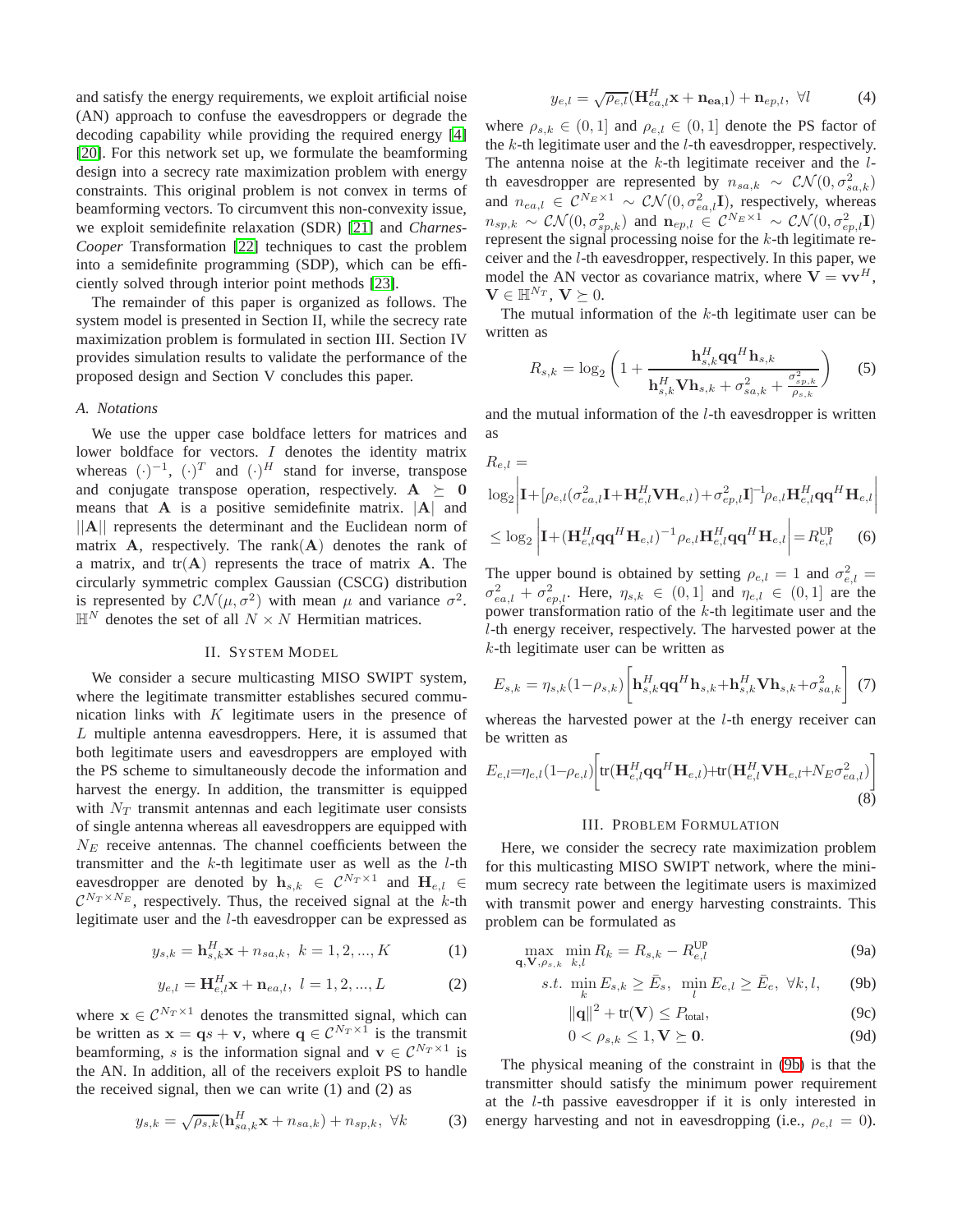For convenience, the power transformation ratio is assumed to be  $\eta_{s,k} = \eta_{e,l} = 1$  and this problem can be expressed by introducing the transmit covariance matrix  $\mathbf{Q}_s = \mathbf{q}\mathbf{q}^H$  as

$$
\max_{\mathbf{Q}_s, \mathbf{V}, \rho_{s,k}, t} \min_k \log_2 \left( 1 + \frac{\mathbf{h}_{s,k}^H \mathbf{Q}_s \mathbf{h}_{s,k}}{\mathbf{h}_{s,k}^H \mathbf{V} \mathbf{h}_{s,k} + \sigma_{sa,k}^2 + \frac{\sigma_{sp,k}^2}{\rho_{s,k}}} \right) + \log_2(t)
$$
\n(10a)

$$
s.t. \log_2 \left| \mathbf{I} + (\mathbf{H}_{e,l}^H \mathbf{V} \mathbf{H}_{e,l} + \sigma_{e,l}^2 \mathbf{I})^{-1} \mathbf{H}_{e,l}^H \mathbf{Q}_s \mathbf{H}_{e,l} \right| \le \log(\frac{1}{t}),
$$
\n(10b)

$$
(1 - \rho_{s,k}) \bigg[ \mathbf{h}_{s,k}^H \mathbf{Q}_s \mathbf{h}_{s,k} + \mathbf{h}_{s,k}^H \mathbf{V} \mathbf{h}_{s,k} + \sigma_{sa,k}^2 \bigg] \ge \bar{E}_s,
$$
  
(10c)  

$$
\text{tr}(\mathbf{H}_{e,l}^H \mathbf{Q}_s \mathbf{H}_{e,l}) + \text{tr}(\mathbf{H}_{e,l}^H \mathbf{V} \mathbf{H}_{e,l}) + N_E \sigma_{ea,l}^2 \ge \bar{E}_e,
$$

$$
\text{tr}(\mathbf{H}_{e,l}^H \mathbf{Q}_s \mathbf{H}_{e,l}) + \text{tr}(\mathbf{H}_{e,l}^H \mathbf{V} \mathbf{H}_{e,l}) + N_E \sigma_{ea,l}^2 \ge \bar{E}_e, \tag{10d}
$$

$$
tr(\mathbf{Q}_s) + tr(\mathbf{V}) \le P_{total},\tag{10e}
$$

$$
0 < \rho_{s,k} \le 1, \mathbf{Q}_s \succeq \mathbf{0}, \mathbf{V} \succeq \mathbf{0}, \text{rank}(\mathbf{Q}_s) = 1. \tag{10f}
$$

The constraint in [\(10b\)](#page-2-0) can be recast by removing the logarithm from both sides as

$$
(10b) \Rightarrow (t^{-1} - 1)(\mathbf{H}_{e,l}^H \mathbf{V} \mathbf{H}_{e,l} + \sigma_{e,l}^2 \mathbf{I}) \succeq \mathbf{H}_{e,l}^H \mathbf{Q}_s \mathbf{H}_{e,l} \tag{11}
$$

It can be easily seen that [\(11\)](#page-2-1) is a linear matrix inequality (LMI) constraint [\[18\]](#page-5-12) whereas [\(10b\)](#page-2-0) and [\(11\)](#page-2-1) are equivalent. Then we obtain

$$
(10c) \Rightarrow \mathbf{h}_{s,k}^H \mathbf{Q}_s \mathbf{h}_{s,k} + \mathbf{h}_{s,k}^H \mathbf{V} \mathbf{h}_{s,k} \ge \frac{\bar{E}_s}{1 - \rho_{s,k}} - \sigma_{sa,k}^2
$$
 (12)

$$
(10d) \Rightarrow \text{tr}(\mathbf{H}_{e,l}^H \mathbf{Q}_s \mathbf{H}_{e,l}) + \text{tr}(\mathbf{H}_{e,l}^H \mathbf{V} \mathbf{H}_{e,l}) \ge \bar{E}_e - N_E \sigma_{ea,l}^2
$$
\n(13)

Therefore, the problem can be formulated as

$$
\max_{\mathbf{Q}_s, \mathbf{V}, \rho_{s,k}, t} \min_k \log_2 \left( 1 + \frac{\mathbf{h}_{s,k}^H \mathbf{Q}_s \mathbf{h}_{s,k}}{\mathbf{h}_{s,k}^H \mathbf{V} \mathbf{h}_{s,k} + \sigma_{sa,k}^2 + \frac{\sigma_{sp,k}^2}{\rho_{s,k}}} \right) + \log_2(t)
$$
\n(14a)

s.t. 
$$
(t^{-1} - 1)(\mathbf{H}_{e,l}^H \mathbf{V} \mathbf{H}_{e,l} + \sigma_{e,l}^2 \mathbf{I}) \succeq \mathbf{H}_{e,l}^H \mathbf{Q}_s \mathbf{H}_{e,l},
$$
 (14b)

$$
\mathbf{h}_{s,k}^H \mathbf{Q}_s \mathbf{h}_{s,k} + \mathbf{h}_{s,k}^H \mathbf{V} \mathbf{h}_{s,k} \ge \frac{\bar{E}_s}{1 - \rho_{s,k}} - \sigma_{sa,k}^2,
$$
\n(14c)\n
$$
\text{tr}(\mathbf{H}_{e,l}^H \mathbf{Q}_s \mathbf{H}_{e,l}) + \text{tr}(\mathbf{H}_{e,l}^H \mathbf{V} \mathbf{H}_{e,l}) \ge \bar{E}_e - N_E \sigma_{ea,l}^2,
$$
\n(14d)

$$
tr(\mathbf{Q}_s) + tr(\mathbf{V}) \le P_{total},\tag{14e}
$$

$$
0 < \rho_{s,k} \le 1, \mathbf{Q}_s \succeq \mathbf{0}, \mathbf{V} \succeq \mathbf{0}, \text{rank}(\mathbf{Q}_s) = 1. \tag{14f}
$$

The above problem is still not convex in terms of transmit covariance matrices as well as the PS ratio and therefore cannot be solved using existing software. To circumvent this issue, we convert the original problem into a two-level optimization problem. The outer problem can be written with respect to (w.r.t.) the variable  $t$  as

$$
R^* = \max_t \log_2(1 + f(t)) + \log_2(t), \ \ s.t. \ \ t_{\min} \le t \le 1, \tag{15}
$$

whereas the inner problem can be expressed as

<span id="page-2-5"></span>
$$
f(t) = \max_{\mathbf{Q}_s, \mathbf{V}, \rho_{s,k}} \min_{k} \frac{\mathbf{h}_{s,k}^H \mathbf{Q}_s \mathbf{h}_{s,k}}{\mathbf{h}_{s,k}^H \mathbf{V} \mathbf{h}_{s,k} + \sigma_{sa,k}^2 + \frac{\sigma_{sp,k}^2}{\rho_{s,k}}}
$$
  
s.t.  $\max_l \log_2 \left| \mathbf{I} + (\mathbf{H}_{e,l}^H \mathbf{V} \mathbf{H}_{e,l} + \sigma_{e,l}^2 \mathbf{I})^{-1} \mathbf{H}_{e,l}^H \mathbf{Q}_s \mathbf{H}_{e,l} \right| \le \log_2(\frac{1}{t}),$   

$$
\mathbf{h}_{s,k}^H \mathbf{Q}_s \mathbf{h}_{s,k} + \mathbf{h}_{s,k}^H \mathbf{V} \mathbf{h}_{s,k} \ge \frac{\bar{E}_s}{1 - \rho_{s,k}} - \sigma_{sa,k}^2,
$$
  

$$
\text{tr}(\mathbf{H}_{e,l}^H \mathbf{Q}_s \mathbf{H}_{e,l}) + \text{tr}(\mathbf{H}_{e,l}^H \mathbf{V} \mathbf{H}_{e,l}) \ge \bar{E}_e - N_E \sigma_{ea,l}^2,
$$
  

$$
\text{tr}(\mathbf{Q}_s) + \text{tr}(\mathbf{V}) \le P_{\text{total}},
$$
  

$$
0 < \rho_{s,k} \le 1, \mathbf{Q}_s \succeq \mathbf{0}, \mathbf{V} \succeq \mathbf{0}, \text{rank}(\mathbf{Q}_s) = 1. \tag{16}
$$

<span id="page-2-6"></span><span id="page-2-3"></span><span id="page-2-2"></span><span id="page-2-0"></span>The upper bound of  $t$  in [\(15\)](#page-2-4) is 1 due to [\(10b\)](#page-2-0), and the lower bound  $t_{\text{min}}$  can be derived from [\(10a\)](#page-2-5) as

<span id="page-2-1"></span>
$$
t \geq \left(1 + \frac{\mathbf{h}_{s,k}^{H} \mathbf{Q}_{s} \mathbf{h}_{s,k}}{\mathbf{h}_{s,k}^{H} \mathbf{Q}_{s} \mathbf{h}_{s,k} + \sigma_{sa,k}^{2} + \frac{\sigma_{sp,k}^{2}}{\rho_{s,k}}}\right)^{-1} \geq \left(1 + \frac{\mathbf{h}_{s,k}^{H} \mathbf{Q}_{s} \mathbf{h}_{s,k}}{\sigma_{sa,k}^{2}}\right)^{-1}
$$

$$
\geq \left(1 + \frac{\lambda_{\max}(\mathbf{Q}_{s}) \|\mathbf{h}_{s,k}\|^{2}}{\sigma_{sa,k}^{2}}\right)^{-1} \geq \left(1 + \frac{\text{tr}(\mathbf{Q}_{s}) \|\mathbf{h}_{s,k}\|^{2}}{\sigma_{sa,k}^{2}}\right)^{-1}
$$

$$
\geq \left(1 + \frac{P_{\text{total}} \|\mathbf{h}_{s,k}\|^{2}}{\sigma_{sa,k}^{2}}\right)^{-1} = t_{\text{min}},\tag{17}
$$

where the last inequality is obtained from the total power constraint. The outer problem in [\(15\)](#page-2-4) is a single-variable optimization problem with a bounded interval constraint  $[t_{\min}, 1]$ , which can be solved through an one-dimensional line search, provided that  $f(t)$  can be evaluated for any feasible t. Therefore, in the following, we will focus on the inner problem in [\(16\)](#page-2-6), which is a fractional programming problem. Generally, bisection search is employed to tackle this problem. However, the complexity of this method based on one dimensional search algorithm is high and difficult to implement. The inner problem in [\(16\)](#page-2-6) can be written as

$$
\tilde{f}(t) = \max_{\mathbf{Q}_s, \mathbf{V}, \rho_{s,k}} \min_{k} \frac{\mathbf{h}_{s,k}^H \mathbf{Q}_s \mathbf{h}_{s,k}}{\mathbf{h}_{s,k}^H \mathbf{V} \mathbf{h}_{s,k} + \sigma_{sa,k}^2 + \frac{\sigma_{sp,k}^2}{\rho_{s,k}}}
$$
\ns.t.  $(t^{-1} - 1)(\mathbf{H}_{e,l}^H \mathbf{V} \mathbf{H}_{e,l} + \sigma_{e,l}^2 \mathbf{I}) \succeq \mathbf{H}_{e,l}^H \mathbf{Q}_s \mathbf{H}_{e,l},$ \n
$$
\mathbf{h}_{s,k}^H \mathbf{Q}_s \mathbf{h}_{s,k} + \mathbf{h}_{s,k}^H \mathbf{V} \mathbf{h}_{s,k} \ge \frac{\bar{E}_s}{1 - \rho_{s,k}} - \sigma_{sa,k}^2,
$$
\n
$$
\text{tr}(\mathbf{H}_{e,l}^H \mathbf{Q}_s \mathbf{H}_{e,l}) + \text{tr}(\mathbf{H}_{e,l}^H \mathbf{V} \mathbf{H}_{e,l}) \ge \bar{E}_e - N_E \sigma_{ea,l}^2,
$$
\n
$$
\text{tr}(\mathbf{Q}_s) + \text{tr}(\mathbf{V}) \le P_{\text{total}},
$$
\n
$$
0 < \rho_{s,k} \le 1, \ \mathbf{Q}_s \succeq \mathbf{0}, \ \mathbf{V} \succeq \mathbf{0}, \ \text{rank}(\mathbf{Q}_s) = 1. \tag{18}
$$

<span id="page-2-4"></span>Then, we exploit *Charnes-Cooper* transformation [\[22\]](#page-5-16)

$$
\mathbf{Q}_s = \frac{\tilde{\mathbf{Q}}_s}{\xi}, \ \mathbf{V} = \frac{\tilde{\mathbf{V}}}{\xi}, \ \rho_{s,k} = \frac{\tilde{\rho}_{s,k}}{\xi}, \tag{19}
$$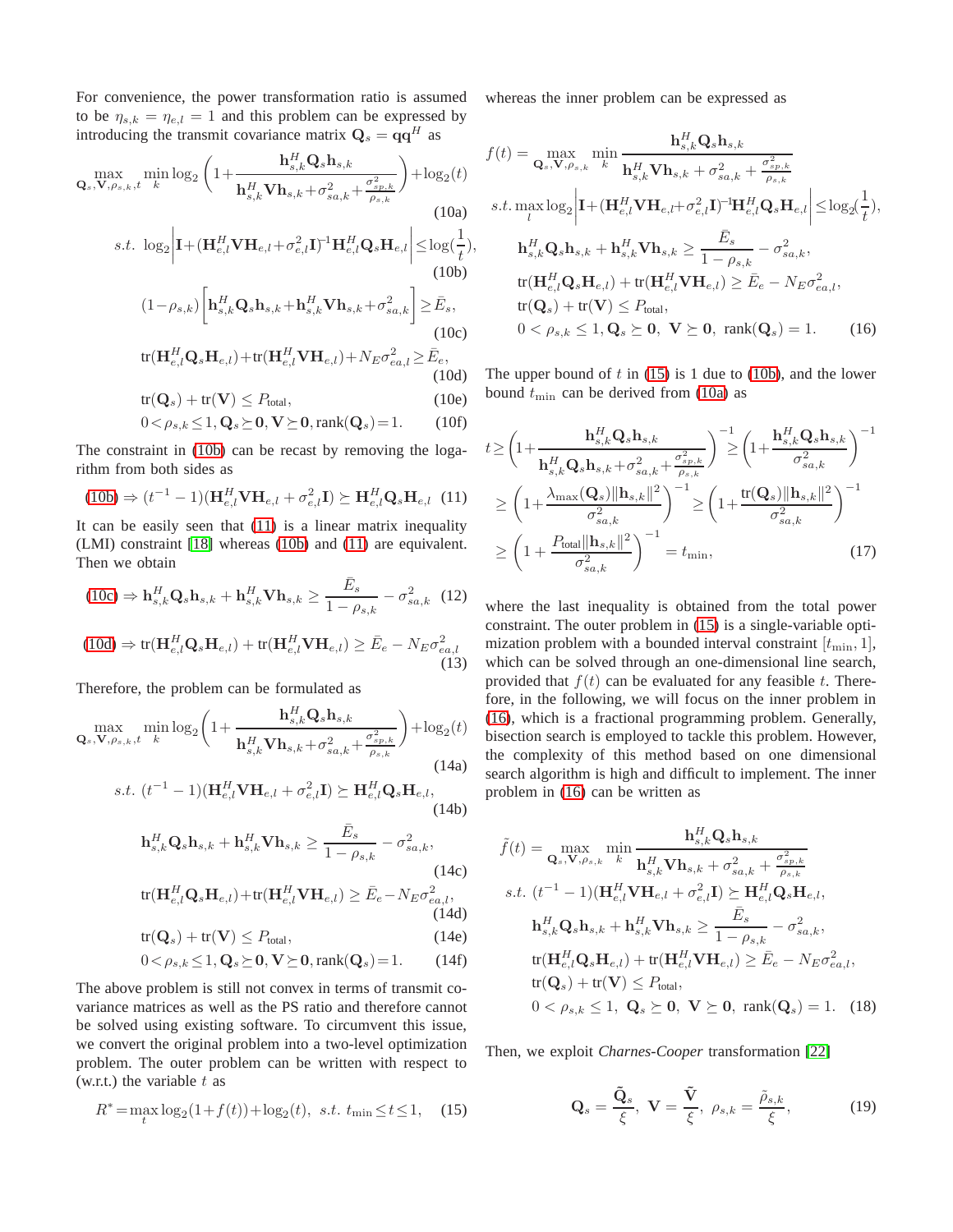and we can obtain

$$
\tilde{f}(t) = \max_{\mathbf{Q}_s, \mathbf{V}, \tilde{\rho}_{s,k}, \xi} \min_{k} \mathbf{h}_{s,k}^H \tilde{\mathbf{Q}}_s \mathbf{h}_{s,k}
$$
\n
$$
s.t. \mathbf{h}_{s,k}^H \tilde{\mathbf{V}} \mathbf{h}_{s,k} + \xi \sigma_{sa,k}^2 + \frac{\sigma_{sp,k}^2}{\tilde{\rho}_{s,k}} = 1,
$$
\n
$$
(t^{-1} - 1)(\mathbf{H}_{e,l}^H \tilde{\mathbf{V}} \mathbf{H}_{e,l} + \xi \sigma_{e,l}^2 \mathbf{I}) \succeq \mathbf{H}_{e,l}^H \tilde{\mathbf{Q}}_s \mathbf{H}_{e,l},
$$
\n
$$
\mathbf{h}_{s,k}^H \tilde{\mathbf{Q}}_s \mathbf{h}_{s,k} + \mathbf{h}_{s,k}^H \tilde{\mathbf{V}} \mathbf{h}_{s,k} \ge \frac{\xi^2 \bar{E}_s}{\xi - \tilde{\rho}_{s,k}} - \xi \sigma_{sa,k}^2,
$$
\n
$$
\text{tr}(\mathbf{H}_{e,l}^H \tilde{\mathbf{Q}}_s \mathbf{H}_{e,l}) + \text{tr}(\mathbf{H}_{e,l}^H \tilde{\mathbf{V}} \mathbf{H}_{e,l}) \ge \xi (\bar{E}_e - N_E \sigma_{ea,l}^2),
$$
\n
$$
\text{tr}(\tilde{\mathbf{Q}}_s) + \text{tr}(\tilde{\mathbf{V}}) \le \xi P_{\text{total}},
$$
\n
$$
0 < \tilde{\rho}_{s,k} \le \xi,
$$
\n
$$
\tilde{\mathbf{Q}}_s \succeq \mathbf{0}, \ \tilde{\mathbf{V}} \succeq \mathbf{0}, \ \text{rank}(\tilde{\mathbf{Q}}_s) = 1.
$$
\n(20)

Note that (20) is equivalent to (18), the proof can be found in [\[24\]](#page-5-18). Thus, the inner problem can be relaxed by removing the rank constranit as

$$
\tilde{f}(t) = \max_{\tilde{\mathbf{Q}}_s, \tilde{\mathbf{V}}, \tilde{\rho}_{s,k}, \xi} \theta
$$
\ns.t.  $\mathbf{h}_{s,k}^H \tilde{\mathbf{Q}}_s \mathbf{h}_{s,k} \geq \theta$ ,  
\n
$$
\mathbf{h}_{s,k}^H \tilde{\mathbf{V}} \mathbf{h}_{s,k} + \xi \sigma_{sa,k}^2 + \frac{\sigma_{sp,k}^2}{\tilde{\rho}_{s,k}} = 1,
$$
\n
$$
(t^{-1} - 1)(\mathbf{H}_{e,l}^H \tilde{\mathbf{V}} \mathbf{H}_{e,l} + \xi \sigma_{e,l}^2 \mathbf{I}) \succeq \mathbf{H}_{e,l}^H \tilde{\mathbf{Q}}_s \mathbf{H}_{e,l},
$$
\n
$$
\mathbf{h}_{s,k}^H \tilde{\mathbf{Q}}_s \mathbf{h}_{s,k} + \mathbf{h}_{s,k}^H \tilde{\mathbf{V}} \mathbf{h}_{s,k} \geq \frac{\xi^2 \bar{E}_s}{\xi - \tilde{\rho}_{s,k}} - \xi \sigma_{sa,k}^2,
$$
\n
$$
\text{tr}(\mathbf{H}_{e,l}^H \tilde{\mathbf{Q}}_s \mathbf{H}_{e,l}) + \text{tr}(\mathbf{H}_{e,l}^H \tilde{\mathbf{V}} \mathbf{H}_{e,l}) \geq \xi(\bar{E}_e - N_E \sigma_{ea,l}^2),
$$
\n
$$
\text{tr}(\tilde{\mathbf{Q}}_s) + \text{tr}(\tilde{\mathbf{V}}) \leq \xi P_{\text{total}},
$$
\n
$$
0 < \tilde{\rho}_{s,k} \leq \xi, \ \tilde{\mathbf{Q}}_s \succeq \mathbf{0}, \ \tilde{\mathbf{V}} \succeq \mathbf{0}.
$$
\n(21)

The above problem is convex for a given  $t$  by relaxing the non-convex rank-one constraint, and can be solved by using interior-point method.

<span id="page-3-1"></span>*Proposition 1:* Suppose we obtain  $Q_s^* = \frac{\tilde{Q}_s^*}{\xi^*}, V^* = \frac{\tilde{Y}^*}{\xi^*},$ where  $\tilde{\mathbf{Q}}_s^*$ ,  $\tilde{\mathbf{V}}^*$  and  $\xi^*$  are the optimal solutions of (21). The rank of  $\mathbf{Q}_s^*$  is less than or equal to K (i.e., rank $(\mathbf{Q}_s^*) \leq K$ ) and satisfies  $\text{rank}^2(\mathbf{Q}_s^*) + \text{rank}^2(\mathbf{V}^*) \leq 2K + L$ 

*Proof:* Please refer to Appendix.

By exploiting *Proposition* 1, it is easy to show that the optimal solution to (21) returns rank-one. Thus a particular optimal solution is employed by considering rank-reduction algorithm [\[25\]](#page-5-19). Therefore, we considered two approaches to obtain the achievable secrecy rate: 1) 'SDR' approach, recover  $\mathbf{Q}_s^* =$  $\frac{\tilde{\mathbf{Q}}_s^*}{\xi^*}, \ \mathbf{V}^* = \frac{\tilde{\mathbf{Y}}^*}{\xi^*}, \ \rho_{s,k}^* = \frac{\tilde{\rho}_{s,k}^*}{\xi^*}, \ \text{and the achievable secrecy rate}$ can be obtained by

$$
R_{ach} = \log_2 \left( 1 + \frac{\mathbf{h}_{s,k}^H \mathbf{Q}_s^* \mathbf{h}_{s,k}}{\mathbf{h}_{s,k}^H \mathbf{V}^* \mathbf{h}_{s,k} + \sigma_{sa,k}^2 + \frac{\sigma_{sp,k}^2}{\rho_{s,k}^*}} \right) - \log_2 \left| \mathbf{I} + (\mathbf{H}_{e,l}^H \mathbf{V}^* \mathbf{H}_{e,l})^{-1} \mathbf{H}_{e,l}^H \mathbf{Q}_s^* \mathbf{H}_{e,l} \right| \tag{22}
$$

2) 'SDR+GR' approach, there the first step is same as the 'SDR' approach and then apply the GR technique, the details of which can be found in [\[26\]](#page-5-20). In addition,  $\log_2[\tilde{f}^*(t)]$  is the upper bound of the secrecy capacity to satisfy the constraints.

# IV. SIMULATION RESULTS

In this section, we provide numerical simulation results to validate the performance of the proposed schemes. In particular, we consider a MISO multicasting SWIPT network with different number of legitimate users  $(3 \text{ and } 5)$  and three eavesdroppers.It is assumed that the transmit and all the eavesdroppers consist of five  $N_T = 5$  and two  $N_E = 2$ antennas. All the channels coefficients are generated by CSCG with zero mean and  $10^{-3}$  variance. All noise variances are assumed to be  $10^{-7}$  and the minimum harvested energy for all legitimate users and eavesdroppers are assumed to be equal. The legend 'Upper bound' in Fig. [1](#page-3-0) and Fig. [2](#page-4-0) presents the values of  $\log_2[\tilde{f}^*(t)]$  where  $\tilde{f}^*(t)$  is the optimal solution of (21). The results denoted by 'SDR' is obtained by determining  $\mathbf{Q}_s^* = \frac{\tilde{\mathbf{Q}}_s^*}{\xi^*}, \mathbf{V}^* = \frac{\tilde{\mathbf{V}}_s^*}{\xi^*}, \rho_{s,k}^* = \frac{\tilde{\rho}_{s,k}^*}{\xi^*}$  whereas the results denoted by 'SDR+GR' are obtained by using SDR approach and GR techniques.

Fig. [1](#page-3-0) represents the achieved secrecy rates with different transmit power and different numbers of legitimate users based on 'SDR' and 'SDR+GR' approaches. As seen in Fig. [1](#page-3-0) the performance of 'SDR+GR' is better than that of 'SDR'. In addition, the performance gap between 'SDR+GR' and the upper bound is not significant in particular for five users scenario.



<span id="page-3-0"></span>Fig. 1: Secrecy Rate versus Transmit Power

Fig. [2](#page-4-0) depicts the relationship between secrecy rate and the harvested energy, where the available transmit power is assumed to be 30 dBm with 3 legitimate users. As seen in Figure [2,](#page-4-0) the harvested energy increases as the secrecy rate decreases. The achievable secrecy rate significantly reduces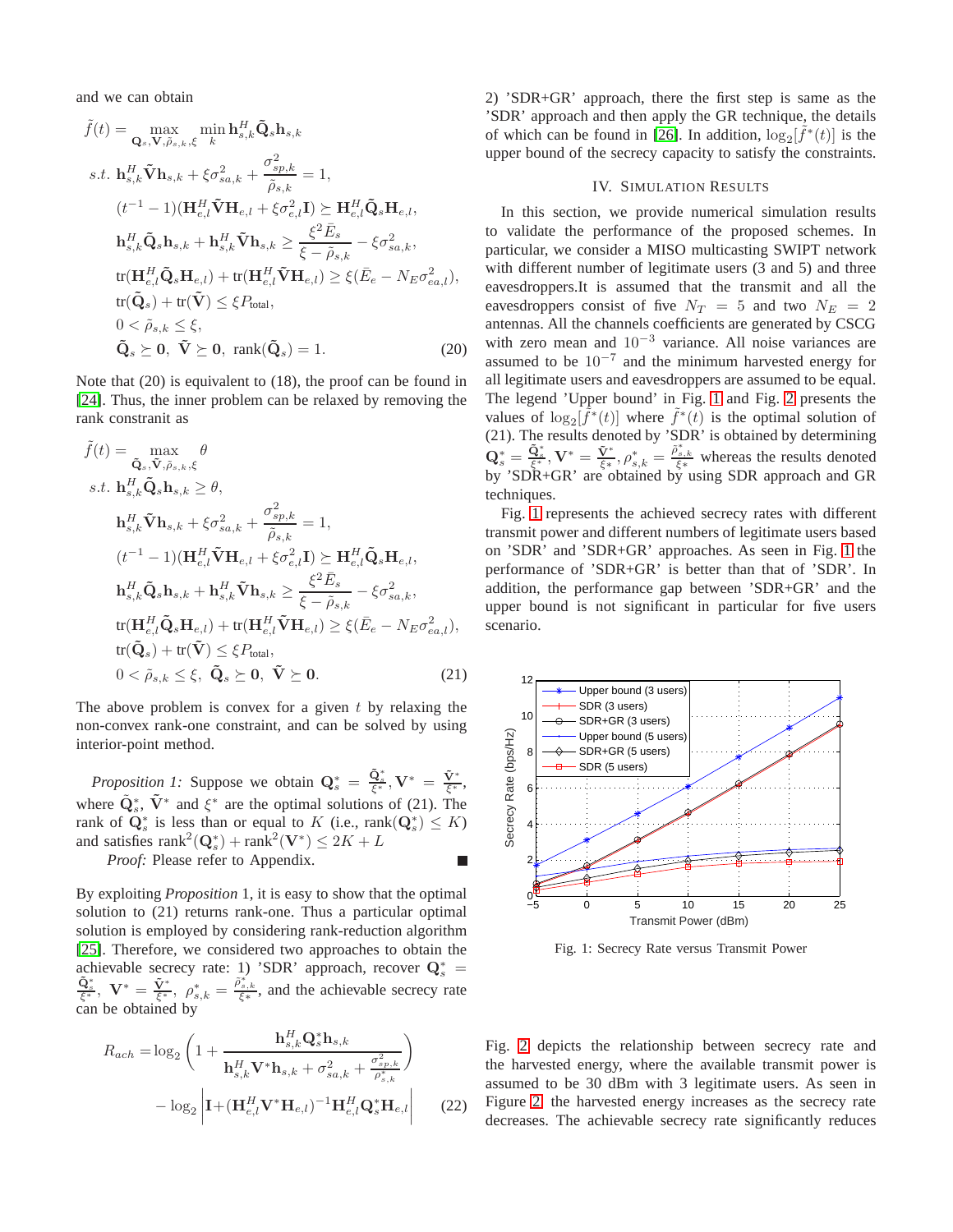

<span id="page-4-0"></span>Fig. 2: Secrecy Rate versus Harvested Energy

when the energy harvesting requirement is larger than 2 dBm and it is zero at 8 dBm energy harvesting. However, the performance of 'SDR' and 'SDR+GR' are almost the same at different levels of energy harvesting.

# V. CONCLUSION

In this paper, we have considered the design of the transmit and AN covariance matrices for a MISO multicasting SWIPT system with multiple-antenna eavesdroppers. In particular, the secrecy rate maximization problem was solved with transmit power and energy harvesting constraints. The original problem was not convex in terms of the covariance matrices. To overcome this non-convexity issue, we convert the original problem into a convex one by exploiting semidefinite relaxation and *Charnes-Cooper* transformation. In addition, we used GR to construct the rank one solution for the original problem from the non-rank one results. Simulation results were provided to validate the performance of proposed schemes.

#### APPENDIX

## *Proof of Proposition [1](#page-3-1)*

Let the optimal value obtained by solving (21) to be  $\tilde{f}^*(t)$ . We consider the following minimization problem.

$$
\min_{\mathbf{Q}_s, \mathbf{V}, \rho_{s,k}} tr(\mathbf{Q}_s)
$$
\n
$$
s.t. tr(\mathbf{Q}_s) + tr(\mathbf{V}) \le P_{total}
$$
\n
$$
\mathbf{h}_{s,k}^H[\mathbf{Q}_s - \tilde{f}^*(t)\mathbf{V}]\mathbf{h}_{s,k} - \tilde{f}^*(t)(\sigma_{sa,k}^2 + \frac{\sigma_{sp,k}^2}{\rho_{s,k}}) \ge 0, \forall k,
$$
\n
$$
(t^{-1} - 1)(\mathbf{H}_{e,l}^H \mathbf{V} \mathbf{H}_{e,l} + \sigma_{e,l}^2 \mathbf{I}) - \mathbf{H}_{e,l}^H \mathbf{Q}_s \mathbf{H}_{e,l} \ge 0, \forall l,
$$
\n
$$
\mathbf{h}_{s,k}^H(\mathbf{Q}_s + \mathbf{V})\mathbf{h}_{s,k} \ge \frac{\bar{E}_s}{1 - \rho_{s,k}} - \sigma_{sa,k}^2, \forall k,
$$
\n
$$
tr[\mathbf{H}_{e,l}^H(\mathbf{Q}_s + \mathbf{V})\mathbf{H}_{e,l}] \ge \bar{E}_e - N_E \sigma_{ea,l}^2, \forall l,
$$
\n
$$
0 < \rho_{s,k} \le 1, \mathbf{Q}_s \ge 0, \mathbf{V} \ge 0.
$$
\n(23)

The optimal solution of the problem in (21) is also the optimal solution of the problem in (23) and vice versa [\[24\]](#page-5-18). Therefore, we can analyse the rank property of the optimal solution of the problem in (21) by analysing that of the problem in (23). First, we write the Lagrange dual function as

$$
\mathcal{L}(\mathbf{Q}_s, \mathbf{V}, \mathbf{Z}, \mathbf{Y}, \lambda, \mu_k, \mathbf{A}_l, \alpha_k, \beta_l) = \text{tr}(\mathbf{Q}_s) - \text{tr}(\mathbf{Z}\mathbf{Q}_s) - \text{tr}(\mathbf{Y}\mathbf{V})
$$

$$
-\lambda[\text{tr}(\mathbf{Q}_s) + \text{tr}(\mathbf{V}) - P_{total}] - \sum_{k=1}^{K} \mu_k \left[\mathbf{h}_{s,k}^H[\mathbf{Q}_s - \tilde{f}^*(t)\mathbf{V}]\mathbf{h}_{s,k}\right]
$$

$$
-\tilde{f}^*(t)(\sigma_{sa,k}^2 + \frac{\sigma_{sp,k}^2}{\rho_{s,k}})\right] - \sum_{l=1}^{L} \text{tr}\{\mathbf{A}_l[(t^{-1} - 1)(\mathbf{H}_{e,l}^H \mathbf{V}\mathbf{H}_{e,l} + \sigma^2 \mathbf{I})\right]
$$

$$
-\mathbf{H}_{e,l}^H \mathbf{Q}_s \mathbf{H}_{e,l}\} - \sum_{k=1}^{K} \alpha_k [\mathbf{h}_{s,k}^H(\mathbf{Q}_s + \mathbf{V})\mathbf{h}_{s,k} - \frac{\bar{E}_s}{1 - \rho_{s,k}} + \sigma_{sa,k}^2]
$$

$$
-\sum_{l=1}^{L} \beta_l \left[\text{tr}[\mathbf{H}_{e,l}^H(\mathbf{Q}_s + \mathbf{V})\mathbf{H}_{e,l}] - \bar{E}_e + N_E \sigma_{ea,l}^2\right]
$$
(24)

where  $\mathbf{Z} \in \mathbb{H}^{N_T}_+$ ,  $\mathbf{Y} \in \mathbb{H}^{N_T}_+$ ,  $\lambda \in \mathbb{R}_+$ ,  $\mu_k \in \mathbb{R}_+$ ,  $\mathbf{A}_l \in \mathbb{H}^{N_E}_+$ ,  $\alpha_k \in \mathbb{R}_+$  and  $\beta_l \in \mathbb{R}_+$  are Langrangian dual vaiables associated with (23). Then we derive the following *Karush-Kuhn-Tucker* (KKT) conditions [\[18\]](#page-5-12):

$$
\frac{\partial \mathcal{L}}{\partial \mathbf{Q}_s} = \mathbf{I} - \mathbf{Z} + \lambda \mathbf{I} - \sum_{k=1}^K \mu_k \mathbf{h}_{s,k} \mathbf{h}_{s,k}^H + \sum_{l=1}^L \mathbf{H}_{e,l} \mathbf{A}_l \mathbf{H}_{e,l}^H
$$

$$
- \sum_{k=1}^K \alpha_k \mathbf{h}_{s,k} \mathbf{h}_{s,k}^H - \sum_{l=1}^L \beta_l \mathbf{H}_{e,l} \mathbf{H}_{e,l}^H = 0,
$$
(25a)

<span id="page-4-1"></span>
$$
\frac{\partial \mathcal{L}}{\partial \mathbf{V}} = -\mathbf{Y} + \lambda \mathbf{I} - \sum_{k=1}^{K} \mu_k \tilde{f}^*(t) \mathbf{h}_{s,k} \mathbf{h}_{s,k}^H - \sum_{l=1}^{L} (\frac{1}{t} - 1) \mathbf{H}_{e,l} \mathbf{A}_l \mathbf{H}_{e,l}^H
$$

$$
- \sum_{k=1}^{K} \alpha_k \mathbf{h}_{s,k} \mathbf{h}_{s,k}^H - \sum_{l=1}^{L} \beta_l \mathbf{H}_{e,l} \mathbf{H}_{e,l}^H = 0, \qquad (25b)
$$

<span id="page-4-2"></span>
$$
\mathbf{ZQ}_s = 0, \mathbf{YV} = 0, \mathbf{Z} \succeq 0, \mathbf{Y} \succeq 0. \tag{25c}
$$

The following equality holds:

$$
(25a) - (25b) = I - Z + Y - \sum_{k=1}^{K} \mu_k [1 + \tilde{f}^*(t)] \mathbf{h}_{s,k} \mathbf{h}_{s,k}^H +
$$
  
\n
$$
\sum_{l=1}^{L} t^{-1} \mathbf{H}_{e,l} \mathbf{A}_l \mathbf{H}_{e,l}^H = 0,
$$
  
\n
$$
\rightarrow Z = I + Y + \sum_{l=1}^{L} t^{-1} \mathbf{H}_{e,l} \mathbf{A}_l \mathbf{H}_{e,l}^H - \sum_{k=1}^{K} \mu_k [1 + \tilde{f}^*(t)] \mathbf{h}_{s,k} \mathbf{h}_{s,k}^H
$$
  
\n
$$
\rightarrow [I + Y + \sum_{l=1}^{L} t^{-1} \mathbf{H}_{e,l} \mathbf{A}_l \mathbf{H}_{e,l}^H] \mathbf{Q}_s
$$
  
\n
$$
= [1 + \tilde{f}^*(t)] (\sum_{k=1}^{K} \mu_k \mathbf{h}_{s,k} \mathbf{h}_{sk}^H) \mathbf{Q}_s
$$
(26)

From the above equality, the following rank relation can be derived:

$$
\text{rank}(\mathbf{Q}_s) = \text{rank}\{[1 + \tilde{f}^*(t)][\mathbf{I} + \mathbf{Y} + \sum_{l=1}^L t^{-1}\mathbf{H}_{e,l}\mathbf{A}_l\mathbf{H}_{e,l}^H]^{-1}
$$

$$
(\sum_{k=1}^K \mu_k \mathbf{h}_{s,k} \mathbf{h}_{s,k}^H) \mathbf{Q}_s\} \le \text{rank}(\sum_{k=1}^K \mu_k \mathbf{h}_{s,k} \mathbf{h}_{s,k}^H) \le K. \tag{27}
$$